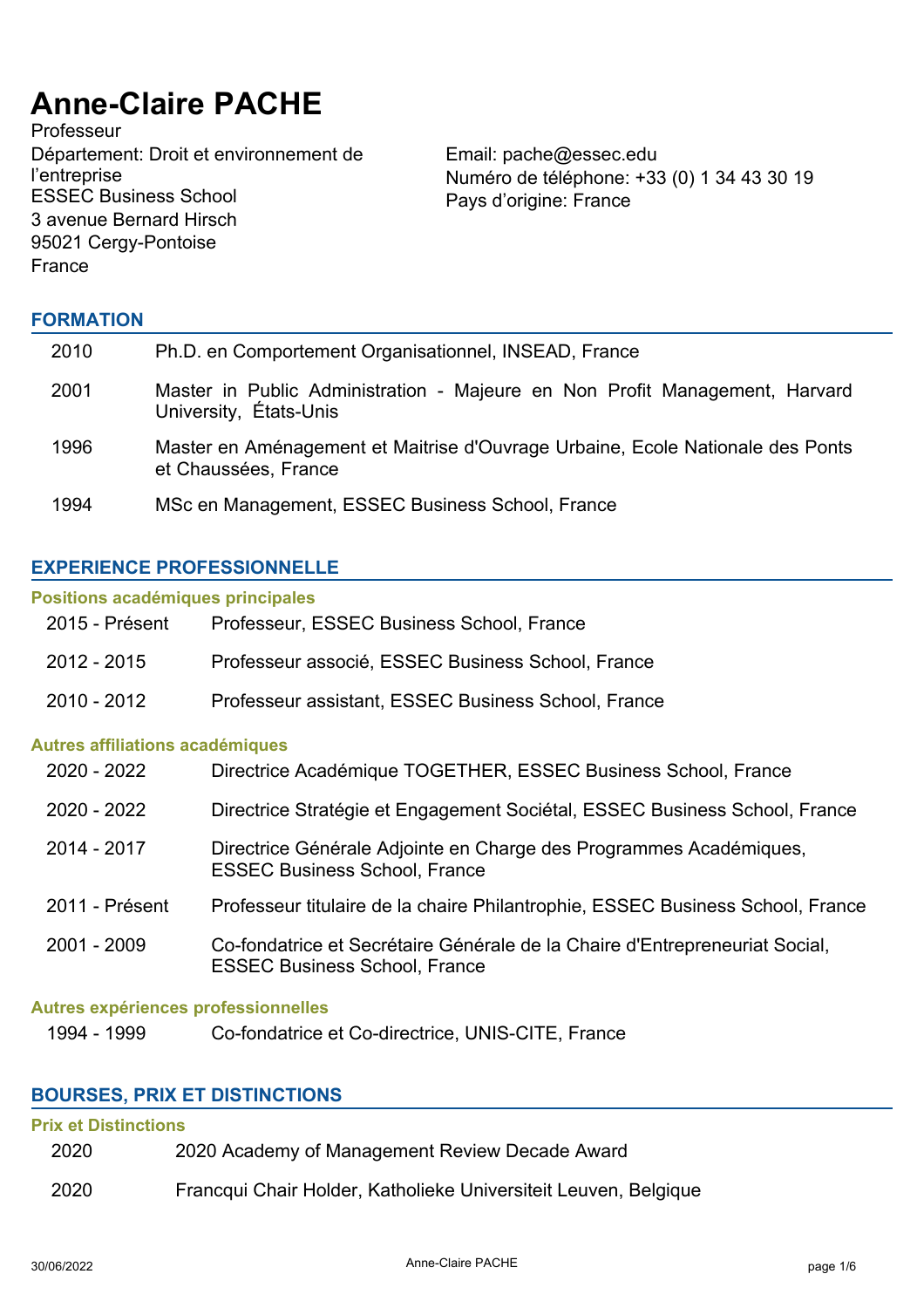| 2016                   | 2016 AOM Best Paper Award on the History of Corporate Responsibility |
|------------------------|----------------------------------------------------------------------|
| 2014                   | Finaliste Prix Syntec de la Recherche en Management                  |
| 2012                   | 2011 EGOS Best Paper Award                                           |
| 2011                   | 2010 Academy of Management Review Best Paper finalist                |
| <b>Bourses</b><br>2000 | Annette Kate Fellowship pour Harvard Kennedy School                  |
| 1999                   | Harvard Club of France Scholarship                                   |
| 1999                   | Arthur Sachs Scholarship for Harvard Kennedy School                  |
| 1999                   | <b>Harvard Club of France Fellow</b>                                 |

# **PUBLICATIONS**

#### **Articles**

BATTILANA, J., OBLOJ, T., PACHE, A.C. et SENGUL, M. (2022). Beyond Shareholder Value Maximization: Accounting for Financial/Social Tradeoffs in Dual-Purpose Companies. *Academy of Management Review*, 47(2).

PACHE, A.C. et THORNTON, P.H. (2021). Hybridity and Institutional Logics. *Research in the Sociology of Organizations*, 69, pp. 29-52.

GAUTIER, A., PACHE, A.C., CHOWDHURY, I. et LIGONIE, M. (2021). The Missing Link: Communities of Practice as Bridges Between Institutional Entrepreneurs and Frontline Practitioners in Institutionalizing a Divergent Practice. *Research in the Sociology of Organizations*, 71, pp. 199- 230.

PACHE, A.C. et SANTOS, F. (2021). When worlds keep on colliding: Exploring the consequences of organizational responses to conflicting institutional demands. *Academy of Management Review*, 46(4).

PACHE, A.C., DELANNOE, E. et TOMPKINS STANGE, M. (2020). A Community Foundation for the Nation. *Stanford Social Innovation Review*.

BATTILANA, J., PACHE, A.C., SENGUL, M. et KIMSEY, M. (2019). Les clés d'une gestion hybride réussie. *Harvard Business Review (France)*, (4), pp. 67-75.

BATTILANA, J., PACHE, A.C., SENGUL, M. et KIMSEY, M. (2019). The Dual Purpose Playbook: What it really takes to do good and do well at the same time. *Harvard Business Review*, 97(4), pp. 3-11.

VAN SCHIE, S., GAUTIER, A., PACHE, A.C. et GÜNTER, S.T. (2019). What Keeps Corporate Volunteers Engaged: Extending the Volunteer Work Design Model with Self-determination Theory Insights. *Journal of Business Ethics*, 160(3), pp. 693–712.

SANDFORD, S., PACHE, A.C. et GAUTIER, A. (2016). Case study: Donations Within Limits. *Stanford Social Innovation Review*, 14(1), pp. 20-25.

ANDRE, K. et PACHE, A.C. (2016). From Caring Entrepreneur to Caring Enterprise: Addressing the Ethical Challenges of Scaling up Social Enterprises. *Journal of Business Ethics*, 133(4), pp. 659-675.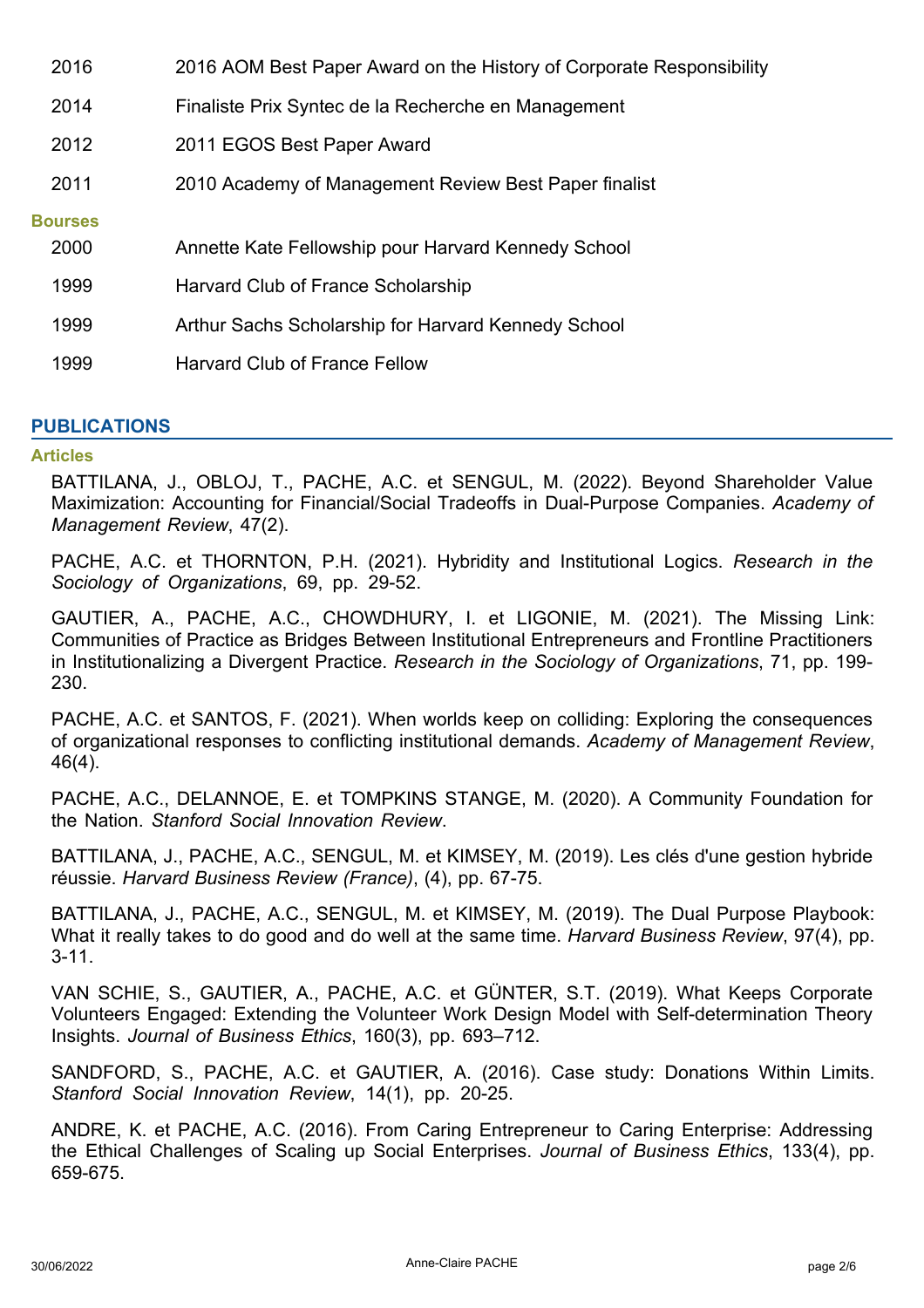BATTILANA, J., SENGUL, M., PACHE, A.C. et MODEL, J. (2015). Harnessing Productive Tensions in Hybrid Organizations: The Case of Work Integration Social Enterprises. *Academy of Management Journal*, 58(6), pp. 1658-1685.

SANTOS, F., PACHE, A.C. et BIRKHOLZ, C. (2015). Making Hybrids Work: Aligning Business Models and Organizational Design for Social Enterprises. *California Management Review*, 57(3), pp. 36-58.

GAUTIER, A. et PACHE, A.C. (2015). Research on Corporate Philanthropy: A Review and Assessment. *Journal of Business Ethics*, 126(3), pp. 343-369.

PACHE, A.C. et GAUTIER, A. (2014). A Global Family Affair. *Stanford Social Innovation Review*, 12(3), pp. 61-62.

STIEVENART, E. et PACHE, A.C. (2014). Évaluer l'impact social d'une entreprise sociale : Points de repères. *Revue Internationale de l'Economie Sociale - RECMA*, 331(1), pp. 76-92.

PACHE, A.C. et SANTOS, F. (2013). Embedded in Hybrid Contexts: How Individuals in Organizations Respond to Competing Institutional Logics. *Research in the Sociology of Organizations*, 39(B), pp. 3-35.

PACHE, A.C. et SANTOS, F. (2013). Inside the Hybrid Organization: Selective Coupling as a Response to Competing Institutional Logics. *Academy of Management Journal*, 56(4), pp. 972- 1001.

GAUTIER, A. et PACHE, A.C. (2012). La philanthropie familiale en France. *Revue des Deux Mondes*, pp. 126-135.

PACHE, A.C. et CHOWDERY, I. (2012). Social Entrepreneurs as Institutionally Embedded Entrepreneurs: Towards a New Model of Social Entrepreneurship Education. *Academy of Management Learning and Education*, 11(3), pp. 494-510.

BATTILANA, J., GILMARTIN, M., SENGUL, M., PACHE, A.C. et ALEXANDER, J.A. (2010). Leadership Competencies for Implementing Planned Organizational Change. *Leadership Quarterly*, 21(3), pp. 422-438.

PACHE, A.C. et SANTOS, F. (2010). When Worlds Collide: The Internal Dynamics of Organizational Responses to Conflicting Institutional Demands. *Academy of Management Review*, 35(3), pp. 455-476.

PACHE, A.C. (2008). Entreprises d'insertion : des entreprises qui se professionnalisent. *CNEI Mag*.

PACHE, A.C. et CHALENÇON, G. (2007). Changer d'échelle : Vers une typologie des stratégies d'expansion géographique des entreprises sociales. *Revue Internationale de l'Economie Sociale - RECMA*, (305).

PACHE, A.C. et CHALENÇON,, G. (2004). De l'idée au projet: repères pour la création et le développement d'une structure de médiation multiservice. *Les Cahiers de l'AVISE*.

#### **Ouvrages et édition d'ouvrages**

FRUMKIN, P., PACHE, A.C. et GAUTIER, A. (2020). *Vers une philanthropie stratégique*. Odile Jacob, 256 pages.

GAUTIER, A. et PACHE, A.C. (2014). *La Philanthropie : Une affaire de familles*. Paris: Autrement, 237 pages.

ANDRÉ, K., PACHE, A.C. et GHEERBRANT, C. (2014). *Changer d'échelle : manuel pour maximiser l'impact des entreprises sociales*. Cergy-Pontoise: ESSEC Business School.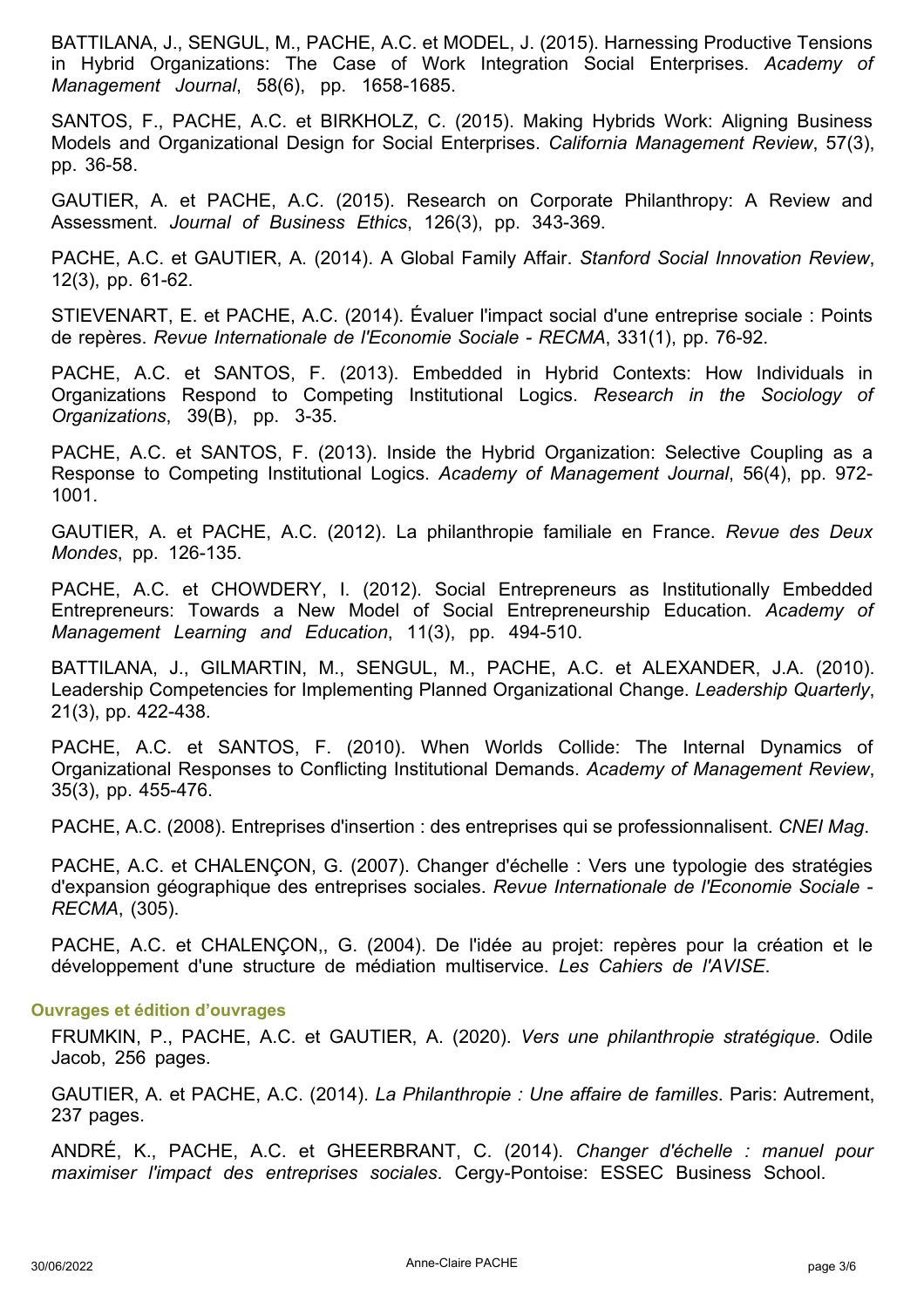PACHE, A.C. et SIBIEUDE, T. (2011). *Cas en Entrepreneuriat Social*. Éditions Management et Société (EMS), 151 pages.

PACHE, A.C., SHEPERD, L. et TRELLU, M. (2006). *Demain le Service Civil*. Village Mondial.

#### **Chapitres d'ouvrage**

BOTHELLO, J., GAUTIER, A. et PACHE, A.C. (2020). Families, firms and philanthropy: Shareholder foundation responses to competing goals. Dans: L. Roza, L. Meijs, & von Schnurbein, G. eds. *Handbook on Corporate Foundations*. 1st ed. Berlin: Springer, pp. 63-82.

PACHE, A.C. et MOLECKE, G. (2019). How Do We Know When Social Innovation Works? A Review and Contingency Model of Social Impact Assessment. Dans: Gerard George, Dean and Lee Kong Chian eds. *Handbook of Inclusive Innovation: The Role of Organizations, Markets and Communities in Social Innovation*. 1st ed. Edward Elgar Publishing Ltd, pp. 83-106.

PACHE, A.C. (2018). Quelles réponses à la complexité institutionnelle ? de tout simplisme. Dans: *Complexité et organisations : faire face aux défis de demain*. 1st ed. Eyrolles, pp. 99-114.

GAUTIER, A., PACHE, A.C. et MOSSEL, V. (2015). Giving in France: A philanthropic renewal after decades of distrust. Dans: P. Wiepking & F. Handy (ed.). *The Palgrave Handbook of Global Philanthropy*. 1st ed. London: Palgrave Macmillan, pp. 137-154.

PACHE, A.C. et CHALENÇON, G. (2009). Changer d'Echelle. Dans: *Entreprise(s) et Entrepreneuriat Social(es)*. 1st ed. ABI Editions.

#### **Actes d'une conférence**

GAUTIER, A., PACHE, A.C. et SANTOS, F. (2018). From compartmentalizers to hybridizers: How individuals respond to multiple institutional logics. Dans: *Academy of Management Proceedings*. Academy of Management, pp. 17913.

PACHE, A.C., GAUTIER, A. et CHOWDHURY, I. (2016). Bound to fail yet successful: understanding the institutionalization processes of contested practices. Dans: *Academy of Management Proceedings*. Academy of Management, pp. 13220.

GAUTIER, A., PACHE, A.C. et CHOWDHURY, I. (2013). Nonprofit roles in for-profit firms: The institutionalization of corporate philanthropy in France. Dans: *Academy of Management Proceedings*. Academy of Management, pp. 17464.

PACHE, A.C. et CHOWDHURY, I. (2011). The Politics of Organizational Responses to Conflicting Institutional Demands. Dans: *2011 Academy of Management Meeting Best Paper Proceedings*. Academy of Management.

PACHE, A.C. (2010). The arts of balancing conflicting institutional demands: The case of social integration enterprises. Dans: *Academy of Management Meeting*. Montreal: Academy of Management.

PACHE, A.C. (2007). Organizational responses to conflicting institutional demands. Dans: *Sixtysixth Annual Meeting of the Academy of Management*. Philadelphia: Academy of Management.

#### **Conférences**

PACHE, A.C., BATTILANA, J. et SPENCER, C. (2019). Keeping an Eye on Two Goals: The Role of Boards in Managing Attentional Challenges in Social Enterprises. Dans: 2019 Catolica's Research Workshop on Hybrid Organizations.

PACHE, A.C., BATTILANA, J. et SPENCER, C. (2019). Managing Attentional Challenges in Social Enterprises: The Key Role Board Structure and Processes. Dans: 2019 Academy of Management Meeting.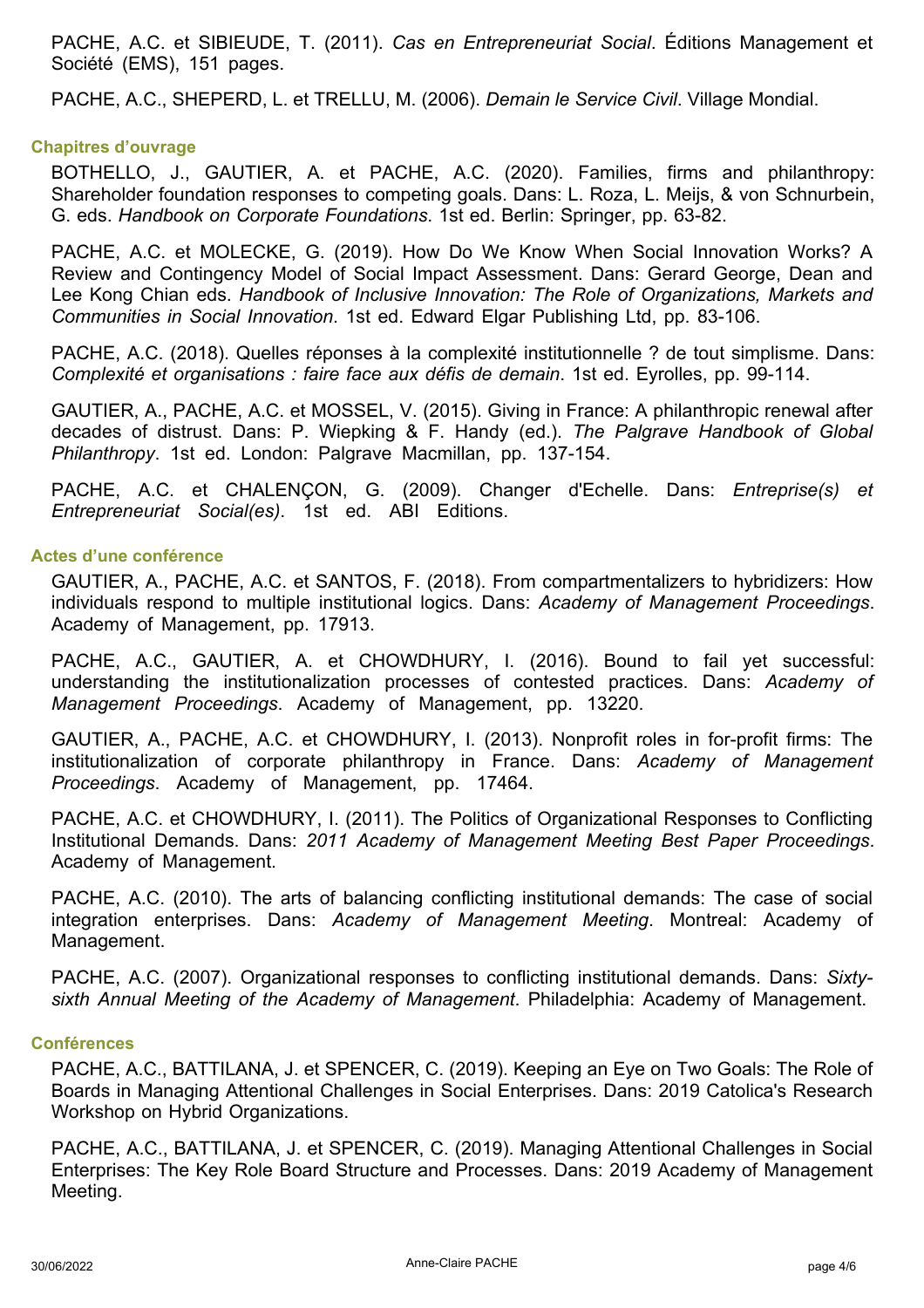PACHE, A.C., BATTILANA, J. et SPENCER, C. (2018). Keeping an Eye on Two Goals: Governance andOrganizational Attention in Hybrid Organizations. Dans: 78th Academy of Management Annual Meeting.

GAUTIER, A., PACHE, A.C. et SANTOS, F. (2018). The Making of Hybridizers: Exploring How Individuals Combine Competing Institutional Logics. Dans: 5th Alberta Institutions Conference 2018.

PACHE, A.C. et GAUTIER, A. (2017). The Making of Hybridizers: Exploring How Individuals Combine Competing Logics. Dans: 2017 Academy of Management Meeting.

PACHE, A.C., GAUTIER, A. et CHOWDHURY, I. (2016). Bound to Fail Yet Successful: Understanding Institutionalization Processes of Contested Practices. Dans: 32nd European Group for Organizational Studies (EGOS) Colloquium 2016.

PACHE, A.C. (2016). Never the Train Shall Meet? Governance and Conflict in Hybrid Organizations. Dans: 2016 Community on Social Innovation (COSI) Scholars Annual Workshop.

VAN SCHIE, S., PACHE, A.C. et GÜNTERT, S.T. (2015). Corporate Volunteering: An SDT-Extension to the Volunteer Work Design Model. Dans: 2015 Academy of Management Annual Meeting.

GAUTIER, A., PACHE, A.C. et CHOWDHURY, I. (2015). Bound to fail yet successful: Understanding the institutionalization processes of corporate philanthropy in France. Dans: ERNOP 7th International Conference. Cergy.

BOTHELLO, J., GAUTIER, A. et PACHE, A.C. (2015). Families, Firms and Philanthropy: A crossnational comparison of responses to competing institutional demands. Dans: 31st EGOS Colloquium. Athens.

BOTHELLO, J., GAUTIER, A. et PACHE, A.C. (2015). Families, Firms and Philanthropy: A crossnational comparison of responses to competing institutional demands. Dans: ERNOP 7th International Conference. Cergy.

PACHE, A.C. et SANTOS, F. (2013). Embedded in Hybrid Contexts: How Individuals in Organizations Respond to Competing Institutional Logics. Dans: 29th EGOS Colloquium 2013.

PACHE, A.C. (2013). On the Consequences of Being a Hybrid Organisation: The Impact of Internal Representation of Multiple Logics on Organizational Outcomes. Dans: 1st Annual Community of Social Innovation (COSI) Workshop 2013.

BATTILANA, J., PACHE, A.C., SENGUL, M. et MODEL, J. (2012). Combining Social Welfare and Market Logics: What Drives Social Performance in Socioeconomic Hybrids? Dans: 2012 Academy of Management Annual Meeting.

PACHE, A.C. (2012). The Emergence of Non-Profit Professions among For-Profit Organizations: Corporate Philanthropy in France. Dans: 28th EGOS Colloquium 2012.

PACHE, A.C. (2012). When Competing Logics Enter Organizations: The Politics of Organizational Responses to Conflicting Institutional Demands. Dans: 10th International Conference of ISTR.

PACHE, A.C. (2011). When Competing Logics Enter Organizations: The Politics of Organizational Responses to Conflicting Institutional Demands. Dans: EGOS Colloqium 2011.

## **Documents de travail**

VAN SCHIE, S., GAUTIER, A. et PACHE, A.C. (2014). *L'engagement des collaborateurs : quels facteurs de participation durable ?*